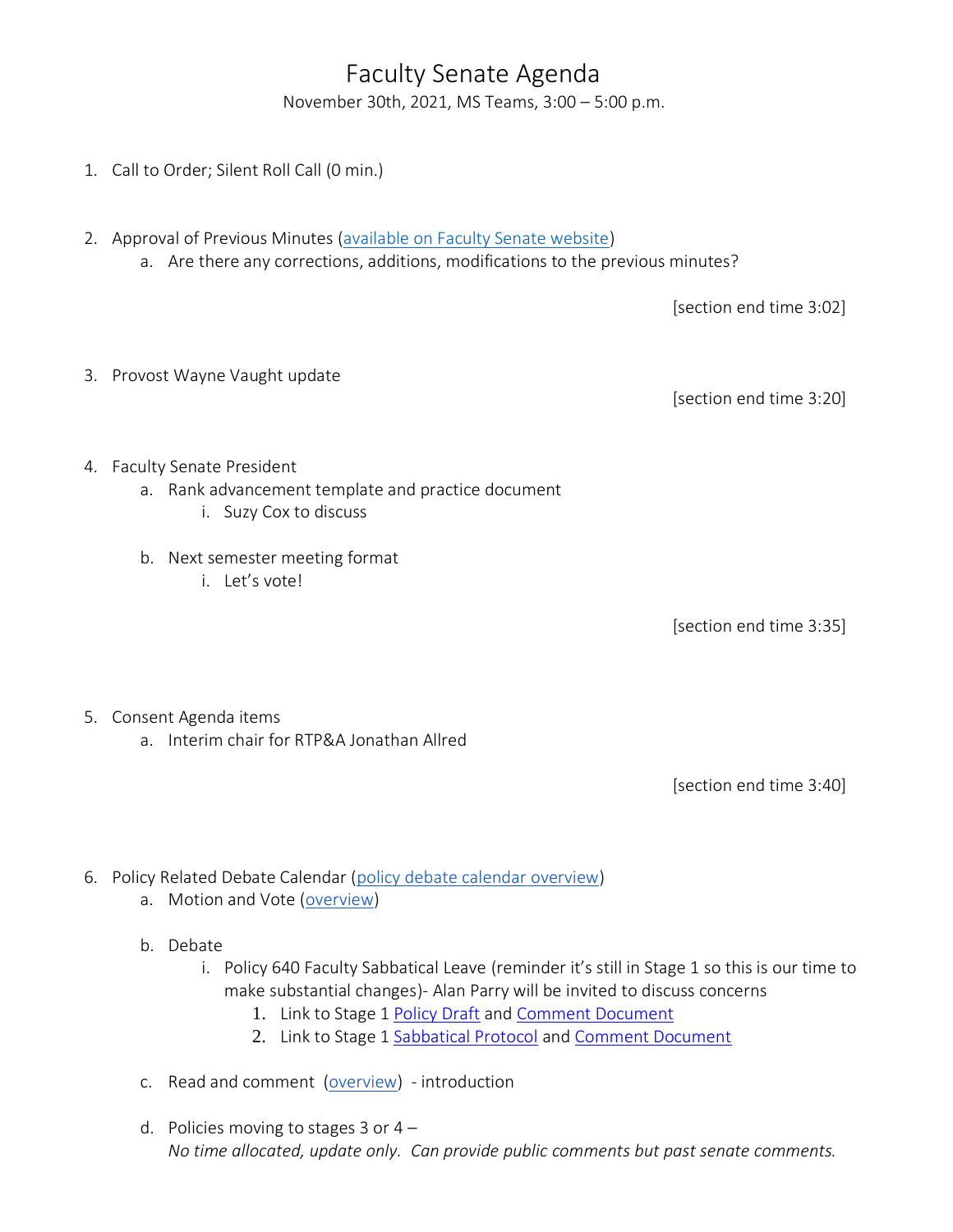e. Policy proposals, Policies Entering Stage 1, or other Policy Related

[section end time 4:40]

- 7. Non-policy Related Action Calendar [\(non-policy debate calendar overview\)](https://docs.google.com/document/d/1zrPy0Fn9xcOhidd1XMgo1opj-lYb_9aTvLKg_NI1eLA/edit?usp=sharing)
	- a. Feedback requested
		- i. none
	- b. Updates on Non-policy Actions (as voted on by Senate) [\(overview\)](https://docs.google.com/document/d/1zrPy0Fn9xcOhidd1XMgo1opj-lYb_9aTvLKg_NI1eLA/edit#bookmark=id.20s1i57f673d) [no time given]
		- i. none
	- c. Discuss Next Steps (and, as necessary, Vote on) Senate-Directed Action [\(overview\)](https://docs.google.com/document/d/1zrPy0Fn9xcOhidd1XMgo1opj-lYb_9aTvLKg_NI1eLA/edit#bookmark=id.1turi862unvt) i. None
	- d. Updates from proposals approved and being investigated (information items)
	- e. Incoming Proposals and Proposal Next Steps *Note: Senators must vote to entertain further discussion or action on incoming proposals. With a majority vote to further entertain the proposal, Senators must then propose and vote on how to pursue the proposal.*
		- i. None
- 8. Administrative Updates *– No time allocated; written updates*
	- a. Fulton Library: Karen Sturtevant [\[link to update folder\]](https://drive.google.com/drive/folders/1CJZnOvFahmJJZJojR2XBd0U8PclC3aHK?usp=sharing)
	- b. Office of Teaching and Learning (OTL): Wendy Athens [\[link to update folder\]](https://drive.google.com/drive/folders/1o5Tj_1mbe6qVJWyGFA9FNQMAx0zgjyM9?usp=sharing)
	- c. PACE: Beka Grulich [\[link to update folder\]](https://drive.google.com/drive/folders/1Ine7rBIg27FdgKErlcWF5p9Nx0tJNwok?usp=sharing)
	- d. UVUSA: Ethan Morse [\[link to update folder\]](https://drive.google.com/drive/folders/1GXZgi4LTLaWWG5uZ1_7PXCZi9GB43BZm?usp=sharing)
- 9. Standing Committee Reports *– No time allocated; written updates*
	- a. Special Assignments & Investigations: Elijah Neilson [\[link to update folder\]](https://drive.google.com/drive/folders/1e9MbUhAQO28YnSWhseDbZv13PkR6mIFT?usp=sharing)
	- b. Service & Elections: Sandie Waters
		- i. 中国[Faculty Senate Service & Elections Committee Updates.docx](https://uvu365.sharepoint.com/:w:/s/ServiceElectionsChairs/EXxOn1zvCHVEgniRfP0Oi9cBT2zC99MFxAB3x2KHzQZ94g?e=mKuPuw&isSPOFile=1)
		- ii. **WE [Faculty Senate Committee Positions.docx](https://uvu365.sharepoint.com/:w:/s/ServiceElectionsChairs/EbT5tySbhVJFm1LJ8jmH4_kBdIHgMC78fR-c32IeB5iPXg)**
		- iii. **中**目<br>The Senate DEI Committee Updates.docx
		- iv. **WE** [Academic Calendaring Committee Updates.docx](https://uvu365.sharepoint.com/:w:/s/AcademicCalendaringCommittee/EWUePzXIiXFDo-0BOAxf2UsBVHFmEYbYSrBnzfhU9agBoQ)
	- c. Curriculum: Evelyn Porter [\[link to update folder\]](https://drive.google.com/drive/folders/1nmajpZEE1SMDuDUxH2TU1c5ZOMePqpNq?usp=sharing)
	- d. Retention, Tenure, Promotions & Appeals: Suzy Cox [\[link to update folder\]](https://drive.google.com/drive/folders/1KmSYHGOTqmgMdsLWbR6Wbh4wp6LGxzaW?usp=sharing)
	- e. Advancement of Teaching: Joy Cole [\[link to update folder\]](https://drive.google.com/drive/folders/1SLA6DXPFtJWfKXXMauqLOIJoudZjtJ0O?usp=sharing)
- 10. Other Committee Reports *No time allocated; written updates*